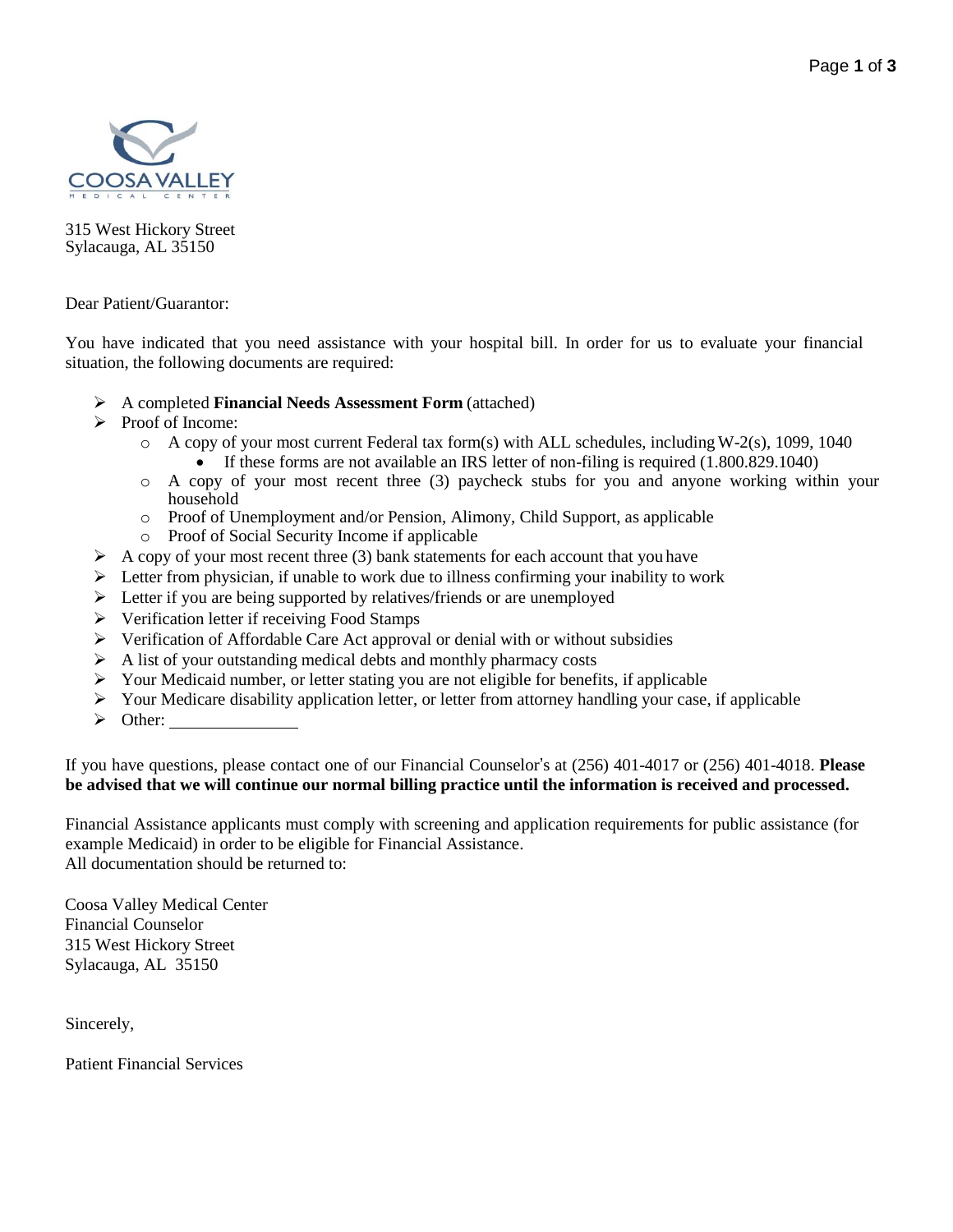

## **FINANCIAL NEEDS ASSESSMENT FORM**

| MR Number & Account Number to be<br>completed by hospital personnel                                         | <b>MR Number:</b> |  | <b>Account Number:</b>                                    |                                | Additional Account Number: |                       |
|-------------------------------------------------------------------------------------------------------------|-------------------|--|-----------------------------------------------------------|--------------------------------|----------------------------|-----------------------|
| Please provide the following information completely and accurately. Information is subject to verification. |                   |  |                                                           |                                |                            |                       |
| Please attach a list of additional household members if there are more than five (5) members.               |                   |  |                                                           |                                |                            |                       |
| Patient's Name (First, MI, Last):                                                                           |                   |  | Social Security Number:<br>Date of Birth                  |                                |                            |                       |
| Address:                                                                                                    |                   |  | Telephone Numbers:                                        |                                |                            |                       |
|                                                                                                             |                   |  | Home/Cell:<br>Work:                                       |                                |                            |                       |
| City/ST/Zip:                                                                                                |                   |  | Responsible Party Name (First, MI, Last):                 |                                |                            |                       |
| County:                                                                                                     |                   |  | Total # Household Members<br>you claim as a tax dependent |                                |                            |                       |
| List ALL household member names                                                                             | Disabled?         |  | <b>Age/Date of Birth</b>                                  | <b>Relationship to patient</b> |                            | <b>Monthly Income</b> |
| 1.                                                                                                          |                   |  |                                                           |                                |                            | \$                    |
| $\overline{2}$ .                                                                                            |                   |  |                                                           |                                |                            | \$                    |
| 3.                                                                                                          |                   |  |                                                           |                                |                            | \$                    |
| 4.                                                                                                          |                   |  |                                                           |                                |                            | \$                    |
| 5.                                                                                                          |                   |  |                                                           |                                |                            | \$                    |
| <b>Monthly Income</b>                                                                                       |                   |  | <b>Monthly Expenses</b>                                   |                                |                            |                       |
| Responsible Party's Gross Income (before taxes)<br>Employer:                                                | \$                |  | Rent/Mortgage/Homeowner's Insurance                       |                                | \$                         |                       |
| Other Household Gross Income (before taxes)<br>Employer:                                                    | \$                |  | Utilities (Electricity/ Water/Gas/Cable)                  |                                | \$                         |                       |
| Investment Income (Annuities/Stocks/Dividends)                                                              | \$                |  | Telephone                                                 |                                | \$                         |                       |
| Child Support/Alimony Received                                                                              | \$                |  | Child Support/Alimony Paid                                |                                | \$                         |                       |
| Rental Property Income                                                                                      | \$                |  | Food (excluding cigarettes & alcoholic beverages)         |                                | \$                         |                       |
| Pension/Retirement/Unemployment                                                                             | \$                |  | Car Payment (loan + insurance)<br>Model and Year of Car   |                                | \$                         |                       |
| <b>Social Security Benefits</b>                                                                             | \$                |  | <b>Child Care</b>                                         |                                | \$                         |                       |
| <b>VA Benefits</b>                                                                                          | \$                |  | Medical & Pharmacy Bills                                  |                                | \$                         |                       |
| <b>Total Monthly Income (before taxes)</b>                                                                  | \$                |  | <b>Total Monthly Expenses</b>                             |                                | \$                         |                       |
| <b>Assets</b>                                                                                               |                   |  | <b>Liabilities</b>                                        |                                |                            |                       |
| Value of Residence(s)                                                                                       | \$                |  | Residence Loan Balance/Mortgage                           |                                | \$                         |                       |
| <b>Checking Account Balance</b>                                                                             | \$                |  | <b>Balance Owed on Credit Cards</b>                       |                                | \$                         |                       |
| Savings/Money Market/CD's/Retirement Funds                                                                  | \$                |  | Auto Loan Balance                                         |                                | \$                         |                       |
| Value-Auto/Boat/Motorcycle/Recreational<br>Model/Year                                                       | \$                |  | <b>Total Medical Bills (attach list)</b>                  |                                | \$                         |                       |
| Other:                                                                                                      | \$                |  | Real Estate Taxes                                         |                                | \$                         |                       |
| <b>Total Value of Assets</b>                                                                                | \$                |  | <b>Total Liabilities</b>                                  |                                |                            | \$                    |

Other Coverage:

- o Are you seeking Financial Assistance because of a work-related accident or injury?
- o Are you seeking Financial Assistance because of a motor vehicle accident?
- o Do you have a lawsuit or other insurance claim pending for coverage of this illness or injury?